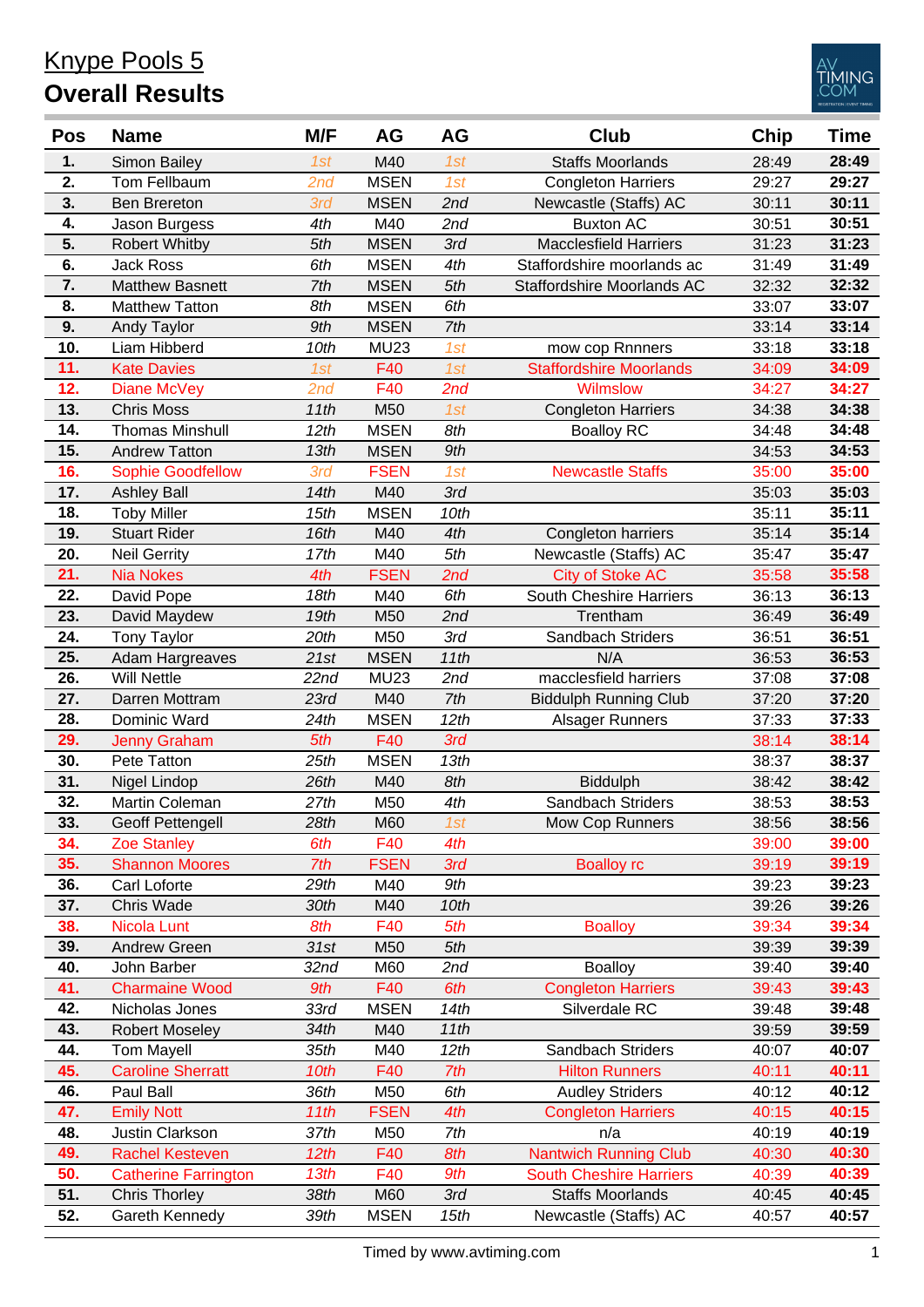

| <b>Pos</b> | <b>Name</b>                   | M/F              | <b>AG</b>   | AG   | <b>Club</b>                    | Chip  | Time  |
|------------|-------------------------------|------------------|-------------|------|--------------------------------|-------|-------|
| 53.        | <b>Laura Goldstraw</b>        | 14th             | F40         | 10th | <b>Staffs Moorlands</b>        | 40:59 | 40:59 |
| 54.        | Mark Bernier                  | 40th             | M60         | 4th  |                                | 41:28 | 41:28 |
| 55.        | <b>Russell Ellis</b>          | 41st             | M40         | 13th | <b>Biddulph</b>                | 41:42 | 41:42 |
| 56.        | Giles Hodges                  | 42 <sub>nd</sub> | M40         | 14th | Sandbach Striders              | 41:50 | 41:50 |
| 57.        | <b>Ruth Pryce</b>             | 15th             | F40         | 11th | <b>South cheshire Harriers</b> | 41:56 | 41:56 |
| 58.        | <b>Craig Cornes</b>           | 43rd             | M50         | 8th  | Mow Cop Runners                | 42:20 | 42:20 |
| 59.        | lan Sloss                     | 44th             | M50         | 9th  | Stoke fit                      | 42:22 | 42:22 |
| 60.        | James Simpson                 | 45th             | M40         | 15th | <b>Stoke Fit</b>               | 42:36 | 42:36 |
| 61.        | <b>Laura Day</b>              | 16th             | <b>FSEN</b> | 5th  |                                | 42:43 | 42:43 |
| 62.        | <b>Adam Geens</b>             | 46th             | M40         | 16th | <b>Brough Park RC</b>          | 42:45 | 42:45 |
| 63.        | Roland Meylan                 | 47th             | M50         | 10th |                                | 42:45 | 42:45 |
| 64.        | Dave Adams                    | 48th             | M50         | 11th |                                | 42:58 | 42:58 |
| 65.        | Jason White                   | 49th             | M50         | 12th | Staffordshire Moorlands AC     | 43:18 | 43:18 |
| 66.        | Peter Adams                   | 50th             | M40         | 17th | <b>Chorlton Runners</b>        | 43:21 | 43:21 |
| 67.        | <b>Caroline Gisby</b>         | 17th             | F40         | 12th |                                | 43:23 | 43:23 |
| 68.        | Ben Twyford                   | 51st             | <b>MSEN</b> | 16th | Na                             | 43:27 | 43:27 |
| 69.        | <b>Thomas Boyle</b>           | 52 <sub>nd</sub> | <b>MSEN</b> | 17th |                                | 43:35 | 43:35 |
| 70.        | Peter Coombs                  | 53rd             | M50         | 13th |                                | 43:41 | 43:41 |
| 71.        | <b>Peter Harris</b>           | 54th             | <b>MSEN</b> | 18th | South Cheshire harriers        | 43:43 | 43:43 |
| 72.        | <b>Michelle Boon</b>          | 18th             | <b>FSEN</b> | 6th  |                                | 43:44 | 43:44 |
| 73.        | <b>Suzie Roscoe</b>           | 19th             | F40         | 13th | <b>Congleton Harriers</b>      | 43:48 | 43:48 |
| 74.        | Kerry-Ann Swift               | 20th             | <b>FSEN</b> | 7th  | <b>Biddulph running club</b>   | 43:53 | 43:53 |
| 75.        | <b>Christopher Hallsworth</b> | 55th             | <b>MSEN</b> | 19th | <b>Lonely Goat</b>             | 43:55 | 43:55 |
| 76.        | <b>Louise Poole</b>           | 21st             | <b>FSEN</b> | 8th  | <b>Congleton Harriers</b>      | 43:58 | 43:58 |
| 77.        | David Edge                    | 56th             | M60         | 5th  | Staffordshire Moorlands AC     | 43:59 | 43:59 |
| 78.        | <b>Gareth Harries</b>         | 57th             | M40         | 18th | <b>Biddulph Running Club</b>   | 44:02 | 44:02 |
| 79.        | David McGuire                 | 58th             | M40         | 19th |                                | 44:05 | 44:05 |
| 80.        | Christopher Lane              | 59th             | M60         | 6th  |                                | 44:10 | 44:10 |
| 81.        | <b>Darren Matthews</b>        | 60th             | M40         | 20th |                                | 44:14 | 44:14 |
| 82.        | David Hinton                  | 61st             | M40         | 21st | Staffordshire Moorlands AC     | 44:24 | 44:24 |
| 83.        | <b>Francis Nigel Poole</b>    | 62 <sub>nd</sub> | M60         | 7th  | <b>Congleton Harriers</b>      | 44:46 | 44:46 |
| 84.        | Tony Hulme                    | 63rd             | M70         | 1st  |                                | 44:53 | 44:53 |
| 85.        | <b>Jade Longmuir</b>          | 22nd             | F40         | 14th | <b>Congleton Harriers</b>      | 44:53 | 44:53 |
| 86.        | <b>Julie Bradshaw</b>         | 23rd             | F50         | 1st  | <b>Biddulph RC</b>             | 44:58 | 44:58 |
| 87.        | N.N. 50013                    | 1st              |             | 1st  |                                | 45:00 | 45:00 |
| 88.        | <b>Elaine Pettie</b>          | 24th             | F40         | 15th | <b>Macclesfield Harriers</b>   | 45:01 | 45:01 |
| 89.        | Calum Kidd                    | 64th             | M40         | 22nd | <b>Biddulph Running Club</b>   | 45:03 | 45:03 |
| 90.        | N.N. 50016                    | 2nd              |             | 2nd  |                                | 45:04 | 45:04 |
| 91.        | <b>Holly Nettle</b>           | 25th             | F40         | 16th | <b>Macclesfield Harriers</b>   | 45:19 | 45:19 |
| 92.        | John Heath                    | 65th             | M50         | 14th | Stoke FIT                      | 45:21 | 45:21 |
| 93.        | <b>Mick Birtles</b>           | 66th             | M50         | 15th | stoke fit                      | 45:22 | 45:22 |
| 94.        | Steve Moody                   | 67th             | M50         | 16th | Newcastle ac (staffs)          | 45:27 | 45:27 |
| 95.        | Jo Owen                       | 26th             | F40         | 17th | <b>NSRRA</b>                   | 45:29 | 45:29 |
| 96.        | Craig Kesteven                | 68th             | M40         | 23rd |                                | 45:30 | 45:30 |
| 97.        | <b>Debbie Hill</b>            | 27th             | F60         | 1st  | <b>Congleton Harriers</b>      | 45:34 | 45:34 |
| 98.        | <b>Laura Towers</b>           | 28th             | <b>FSEN</b> | 9th  |                                | 45:35 | 45:35 |
| 99.        | Jeremy Brookes                | 69th             | M40         | 24th | <b>Biddulph RC</b>             | 45:38 | 45:38 |
| 100.       | <b>Kate Brown</b>             | 29th             | F40         | 18th | <b>Buxton AC</b>               | 45:44 | 45:44 |
| 101.       | Alex Burt                     | 70th             | <b>MSEN</b> | 20th |                                | 45:46 | 45:46 |
| 102.       | <b>Rowena Jukes</b>           | 30th             | F40         | 19th | <b>Biddulph RC</b>             | 46:29 | 46:29 |
| 103.       | Lee Mackin                    | 71st             | <b>MSEN</b> | 21st | Congleton harriers             | 46:37 | 46:37 |
| 104.       | Dave Marsden                  | 72nd             | M60         | 8th  | <b>Stafford Harriers</b>       | 46:42 | 46:42 |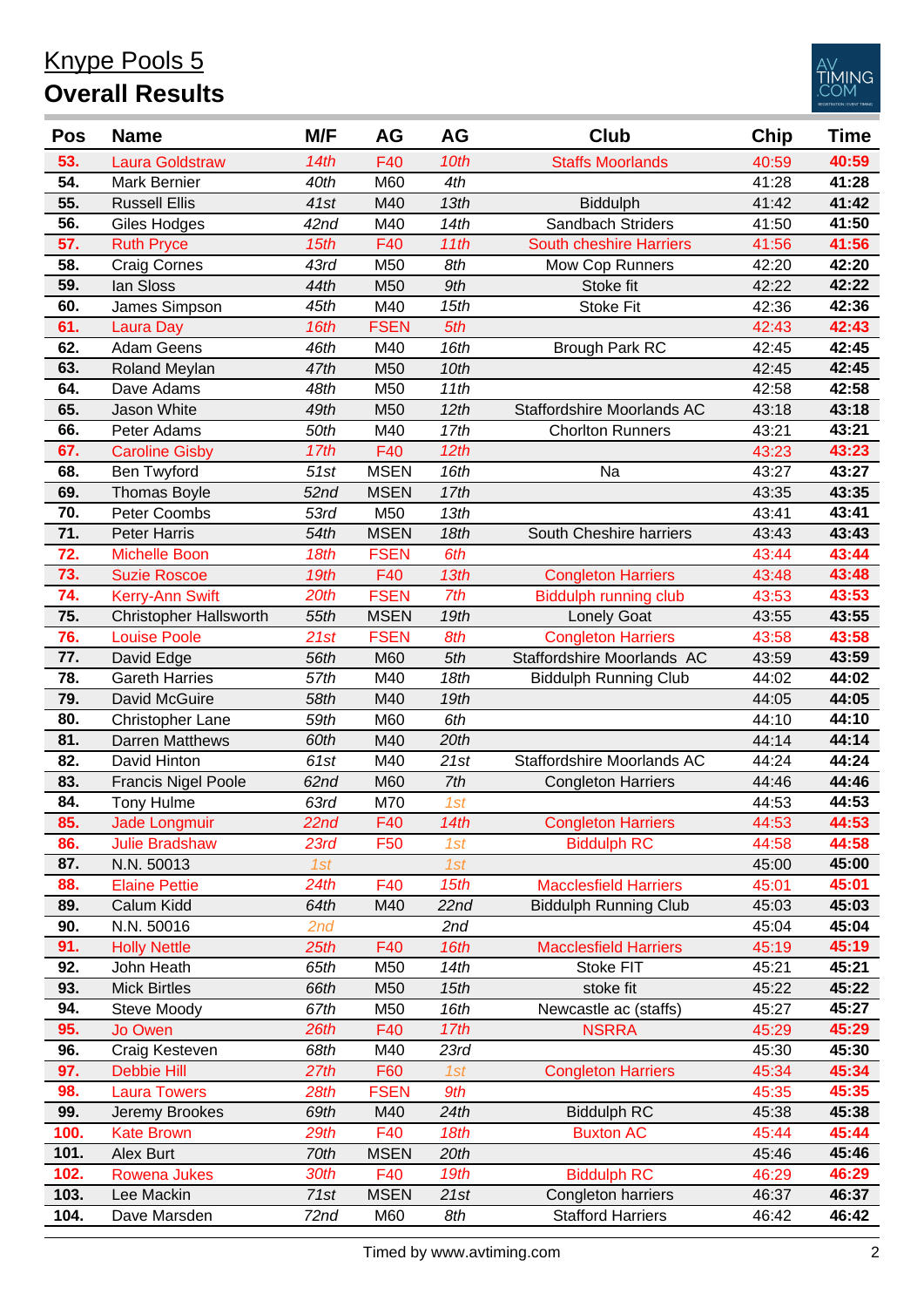

| <b>Pos</b> | <b>Name</b>               | M/F              | AG              | AG               | Club                              | Chip  | Time  |
|------------|---------------------------|------------------|-----------------|------------------|-----------------------------------|-------|-------|
| 105.       | <b>Rebecca Hinton</b>     | 31st             | F40             | 20th             | <b>Staffs Moorlands AC</b>        | 46:44 | 46:44 |
| 106.       | <b>Lindsay Johnson</b>    | 32 <sub>nd</sub> | F40             | 21st             | <b>Mow Cop Runners</b>            | 46:49 | 46:49 |
| 107.       | N.N. 50007                | 3rd              |                 | 3rd              |                                   | 46:52 | 46:52 |
| 108.       | <b>Jenny Harper</b>       | 33rd             | F40             | 22nd             | <b>Trentham Running Club</b>      | 47:13 | 47:13 |
| 109.       | <b>Robert Salt</b>        | 73rd             | M40             | 25th             |                                   | 47:14 | 47:14 |
| 110.       | Steven Corden             | 74th             | M40             | 26th             | <b>Staffs Moorlands Ac</b>        | 47:17 | 47:17 |
| 111.       | <b>Kelly Hurlstone</b>    | 34th             | <b>FSEN</b>     | 10th             | <b>Congleton harriers</b>         | 47:26 | 47:26 |
| 112.       | <b>Rebecca Lawrence</b>   | 35th             | <b>FSEN</b>     | 11th             | <b>Boalloy RC</b>                 | 47:26 | 47:26 |
| 113.       | <b>Andrew Scott</b>       | 75th             | M40             | 27th             |                                   | 47:26 | 47:26 |
| 114.       | Mark Walker               | 76th             | <b>MSEN</b>     | 22nd             |                                   | 47:28 | 47:28 |
| 115.       | <b>Helen Pointon</b>      | 36th             | F40             | 23rd             | #mrptrundamentalist               | 47:29 | 47:29 |
| 116.       | lan Ankers                | 77th             | M70             | 2nd              | <b>Staffs Moorlands AC</b>        | 47:38 | 47:38 |
| 117.       | <b>Richard Warrilow</b>   | 78th             | M50             | 17th             | <b>Staffs Moorlands</b>           | 48:12 | 48:12 |
| 118.       | Simon Rowland             | 79th             | M40             | 28th             | <b>Stafford Triathlon Club</b>    | 48:19 | 48:19 |
| 119.       | Gaz McQueen               | 80th             | M40             | 29th             | <b>Biddulph Running Club</b>      | 48:34 | 48:34 |
| 120.       | <b>Brian Tonks</b>        | 81st             | M60             | 9th              |                                   | 48:37 | 48:37 |
| 121.       | <b>Michelle Carter</b>    | 37th             | F40             | 24th             | #mrptrundamentalist               | 48:48 | 48:48 |
| 122.       | <b>Jo Booth</b>           | 38th             | F40             | 25th             |                                   | 48:58 | 48:58 |
| 123.       | Matthew Brayford          | 82nd             | M40             | 30th             | <b>StokeFit</b>                   | 49:31 | 49:31 |
| 124.       | <b>Jennifer Farrall</b>   | 39th             | F40             | 26th             | <b>Macclesfield Harriers AC</b>   | 49:44 | 49:44 |
| 125.       | <b>Wendy Spreadbury</b>   | 40th             | F60             | 2nd              | <b>Sandbach Striders</b>          | 49:47 | 49:47 |
| 126.       | Alun Darlington           | 83rd             | M50             | 18th             | <b>Alsager Runners</b>            | 50:12 | 50:12 |
| 127.       | <b>Donna Plant</b>        | 41st             | F50             | 2nd              |                                   | 50:44 | 50:44 |
| 128.       | <b>Harry Stubbs</b>       | 84th             | M70             | 3rd              | <b>CONGLETON HARRIERS</b>         | 50:53 | 50:53 |
| 129.       | Geoff Channon             | 85th             | M60             | 10th             | Staffordshire Moorlands AC        | 50:54 | 50:54 |
| 130.       | <b>Adam Wilton</b>        | 86th             | <b>MSEN</b>     | 23rd             |                                   | 51:32 | 51:32 |
| 131.       | Stephen Appleyard         | 87th             | M40             | 31st             |                                   | 51:32 | 51:32 |
| 132.       | Matteo Loforte            | 88th             | <b>MSEN</b>     | 24th             |                                   | 51:32 | 51:32 |
| 133.       | <b>Colin Mountford</b>    | 89th             | M40             | 32 <sub>nd</sub> |                                   | 51:46 | 51:46 |
| 134.       | John Sims                 | 90th             | M40             | 33rd             | 365                               | 51:52 | 51:52 |
| 135.       | <b>Jennie Barr</b>        | 42 <sub>nd</sub> | F40             | 27th             |                                   | 52:14 | 52:14 |
| 136.       | <b>Shirley Spratt</b>     | 43rd             | F60             | 3rd              |                                   | 52:27 | 52:27 |
| 137.       | Andrea Lancaster          | 44th             | F40             | 28th             |                                   | 52:28 | 52:28 |
| 138.       | <b>Chris Delves</b>       | 91st             | M50             | 19th             | Stoke Fit                         | 52:32 | 52:32 |
| 139.       | <b>Katy Bull</b>          | 45th             | <b>FSEN</b>     | 12th             |                                   | 52:40 | 52:40 |
| 140.       | <b>Helen Wassall</b>      | 46th             | F40             | 29th             | <b>Bialloy</b>                    | 52:49 | 52:49 |
| 141.       | <b>Jane Bowers</b>        | 47th             | F <sub>50</sub> | 3rd              | <b>Silverdale Running club</b>    | 53:10 | 53:10 |
| 142.       | David Taylor              | 92 <sub>nd</sub> | M70             | 4th              | <b>Congleton Harriers</b>         | 53:23 | 53:23 |
| 143.       | <b>Kerry Podmore</b>      | 48th             | F40             | 30th             | <b>South Cheshire Harriers</b>    | 53:54 | 53:54 |
| 144.       | Serena Van Schepdael      | 49th             | F40             | 31st             | <b>Sandbach Striders</b>          | 54:10 | 54:10 |
| 145.       | Jo Darlington             | 50th             | F50             | 4th              | <b>South Cheshire Harriers</b>    | 54:11 | 54:11 |
| 146.       | <b>Bernard Clarke</b>     | 93rd             | M40             | 34th             | n/a                               | 54:13 | 54:13 |
| 147.       | <b>Phil Sloss</b>         | 94th             | <b>MSEN</b>     | 25th             | stoke FIT                         | 54:22 | 54:22 |
| 148.       | Nigel Lee                 | 95th             | M60             | 11th             | Newcastle (Staffs) AC             | 54:29 | 54:29 |
| 149.       | Ann Pedersen              | 51st             | F40             | 32 <sub>nd</sub> | Biddulph running club             | 54:29 | 54:29 |
| 150.       | <b>Amy Norman</b>         | 52nd             | F40             | 33rd             | <b>Sandbach Striders</b>          | 54:45 | 54:45 |
| 151.       | Matt McDonald             | 96th             | M40             | 35th             | Unaffiliated                      | 55:01 | 55:01 |
| 152.       | Mark Payne                | 97th             | M50             | 20th             | <b>Biddulph Running Club</b>      | 55:15 | 55:15 |
| 153.       | <b>Karen Dennett</b>      | 53rd             | F <sub>50</sub> | 5th              | Newcastle (Staffs) Triathlon club | 55:23 | 55:23 |
| 154.       | lan Allen                 | 98th             | M50             | 21st             | Nsrra                             | 55:36 | 55:36 |
| 155.       | Paul McIntyre             | 99th             | M40             | 36th             | Nantwich Triathlon Club           | 55:37 | 55:37 |
| 156.       | <b>Micheline Tremblay</b> | 54th             | F <sub>50</sub> | 6th              | <b>South Cheshire Harriers</b>    | 56:10 | 56:10 |